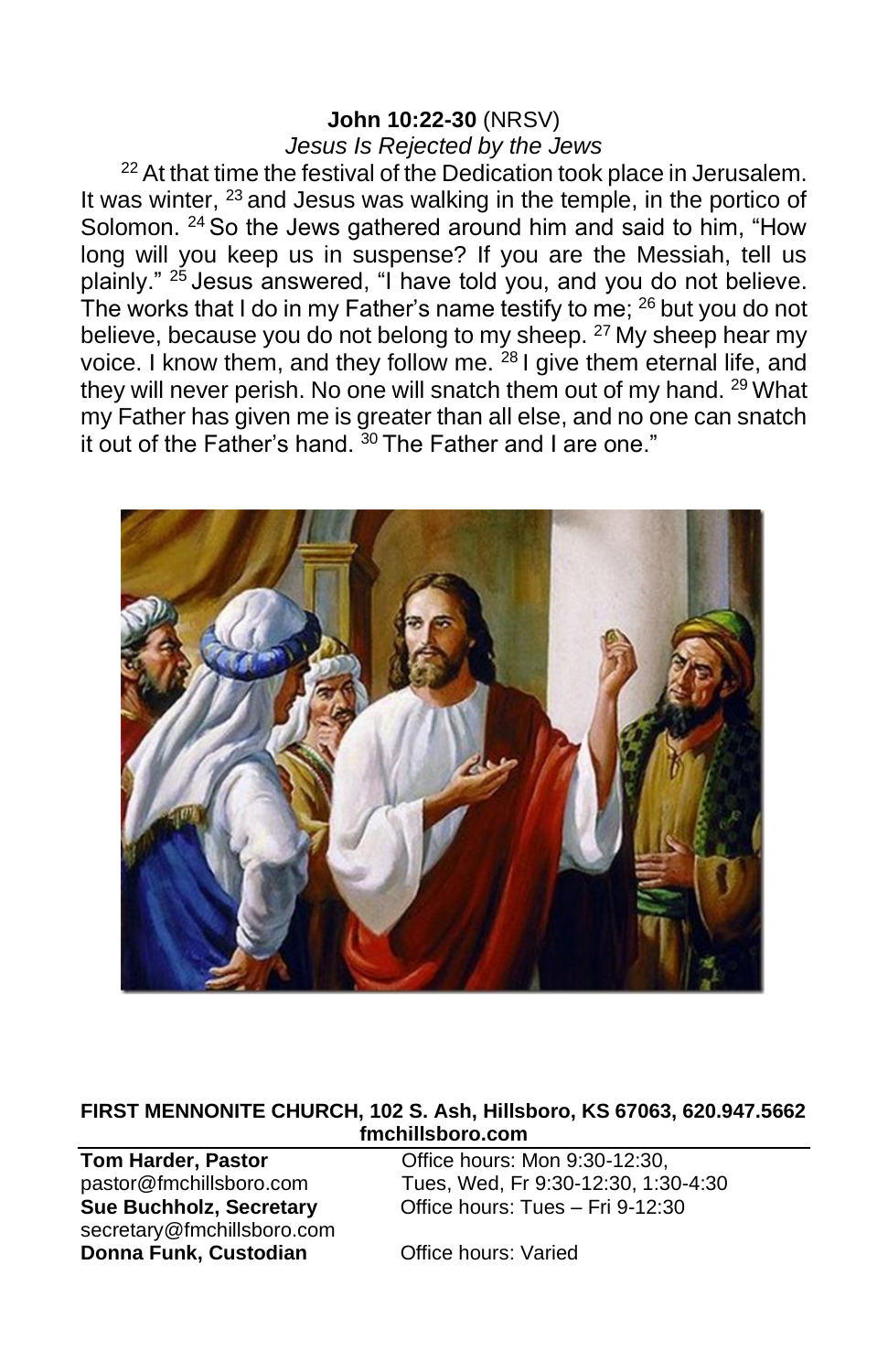

# **FIRST MENNONITE** CHURCH

 **In Christ - Making Disciples through Loving Relationships.**

Worship 10:30 a.m.

# **Fourth Sunday of Easter, May 8, 2022**

### **GATHERING**

| <b>Gathering Music</b>  |                                | Debbie Ewert        |
|-------------------------|--------------------------------|---------------------|
| Welcome, Announcements  |                                | Aleen Ratzlaff      |
| Prelude to Worship      |                                | <b>Debbie Ewert</b> |
| *Call to Worship        | VT 855                         | Aleen Ratzlaff      |
| *Prayer                 |                                |                     |
| *Hymn                   | Planets Humming as They Wander | <b>VT 175</b>       |
| Psalm 23                |                                | <b>VT 725</b>       |
| <b>Hymn</b>             | Come Away from Rush and Hurry  | VT 9                |
| Time for God's Children |                                | Pastor Tom          |
|                         |                                |                     |

#### **SHARING**

Sharing and Prayer **Pastor Tom** Bringing our First Fruits **Debbie Ewert** Hymn Gentle Shepherd VT 718

#### **LISTENING**

Message Blasphemous or Blessed? Pastor Tom

The Lesson Communication Communication of the Local Communication of the United States of the United States of the United States of the United States of the United States of the United States of the United States of the Un

**RESPONDING** Hymn My Shepherd Will Supply My Need VT 640 Sending Take, O Take Me as I Am VT 748

Postlude **Debbie Ewert** 

## **Among Our Friends and in Our Prayers:**

❖ *The Vision Council would like to show our love for one another with a new method of praying for each of "our families". Since we all need prayer and God knows our needs, we will pray*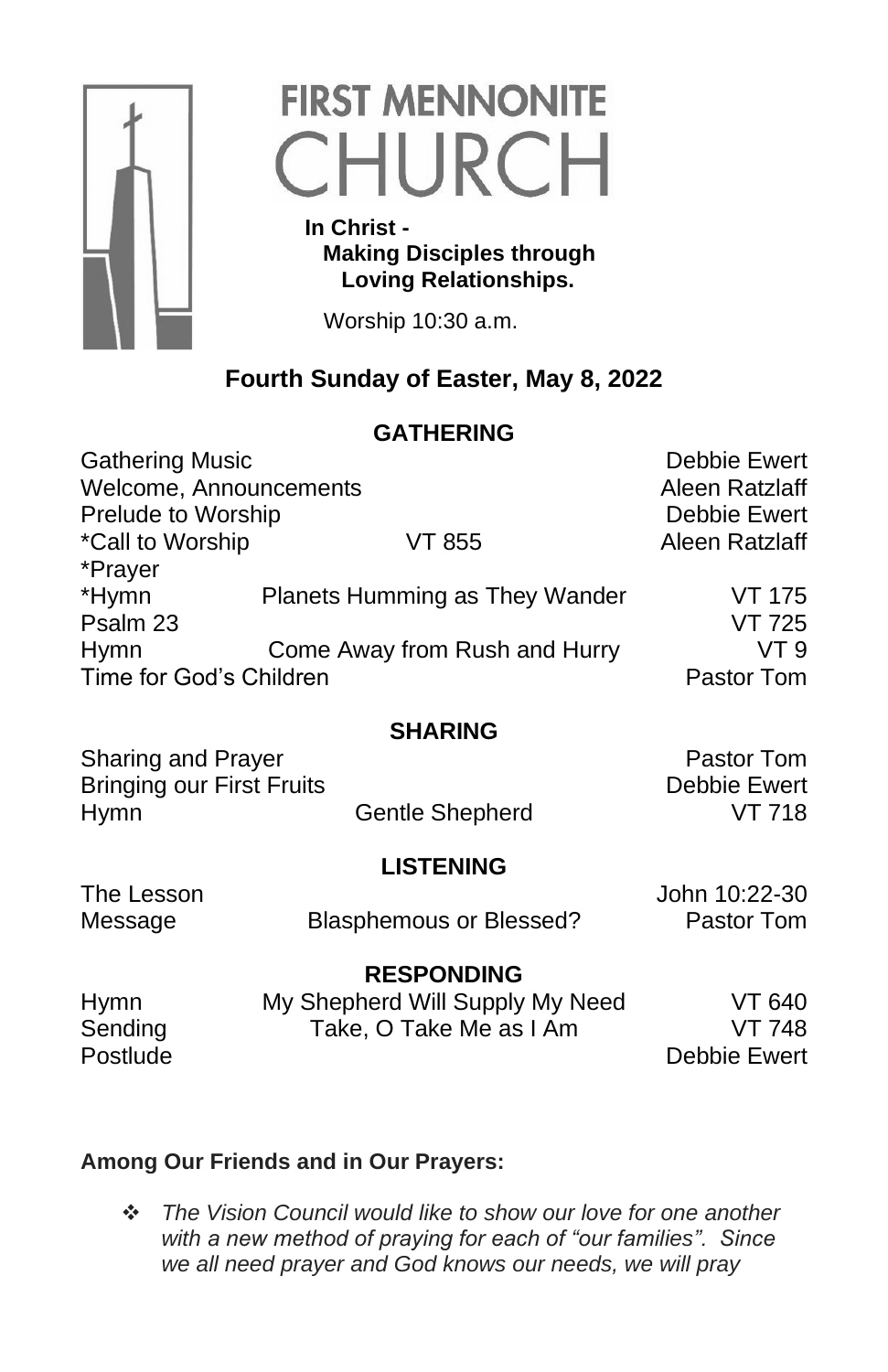*through our directory, listing three families each week. If you would like to add a more specific request, let the office know before Wednesday and we can add that in the E-Newsletter. This week pray for those whose last names begin with the letter "A" in our directory.* 

❖ Pray that God will provide **children and staff** for our Creativity Camp in June!

#### **Announcements:**

- ❖ **Special Offering today**: Give to Hesston and Bethel Colleges.
- ❖ **Your 2022 Directory** is in your mail slot!
- ❖ **Fine Arts Festiva**l at Hillsboro High School Friday, May 13 6:30 – 9:00
- ❖ **Western District meeting here at FMC**, on May 15 @ 12:30pm. All are welcome to join in as we meet with Kathy Neufeld Dunn and Heidi Regier Kreider from the Western District office. This will be a time of listening and sharing regarding trust concerns voiced at the KIPCOR meeting last Fall. If you had not signed up earlier and wish to attend, please let Doug Bartel know. There will be a light lunch provided after the worship for those attending.
- ❖ **Tabor College:**
	- **\* Today:** Concert Choir: "The Good Samaritan" 3pm **\* Sat. May 14**: Spring Instrumental Concert - 7pm

#### ❖ **Bethel College**:

- \* **Today:** Woven and Open road joint concert 7pm
- \* **Sat. May 14**: Spring Choral Concert 4pm
- ❖ **Welcoming newcomers and addressing the trauma of migration.** Stressors and trauma-producing events abound in the migration experience. Join Saulo Padilla, MCC U.S. Immigration Education Coordinator and Elaine Zook Barge, a trauma and resilience educator and consultant, on Tuesday May 10 at 1 PM CDT, for this migration and trauma webinar.